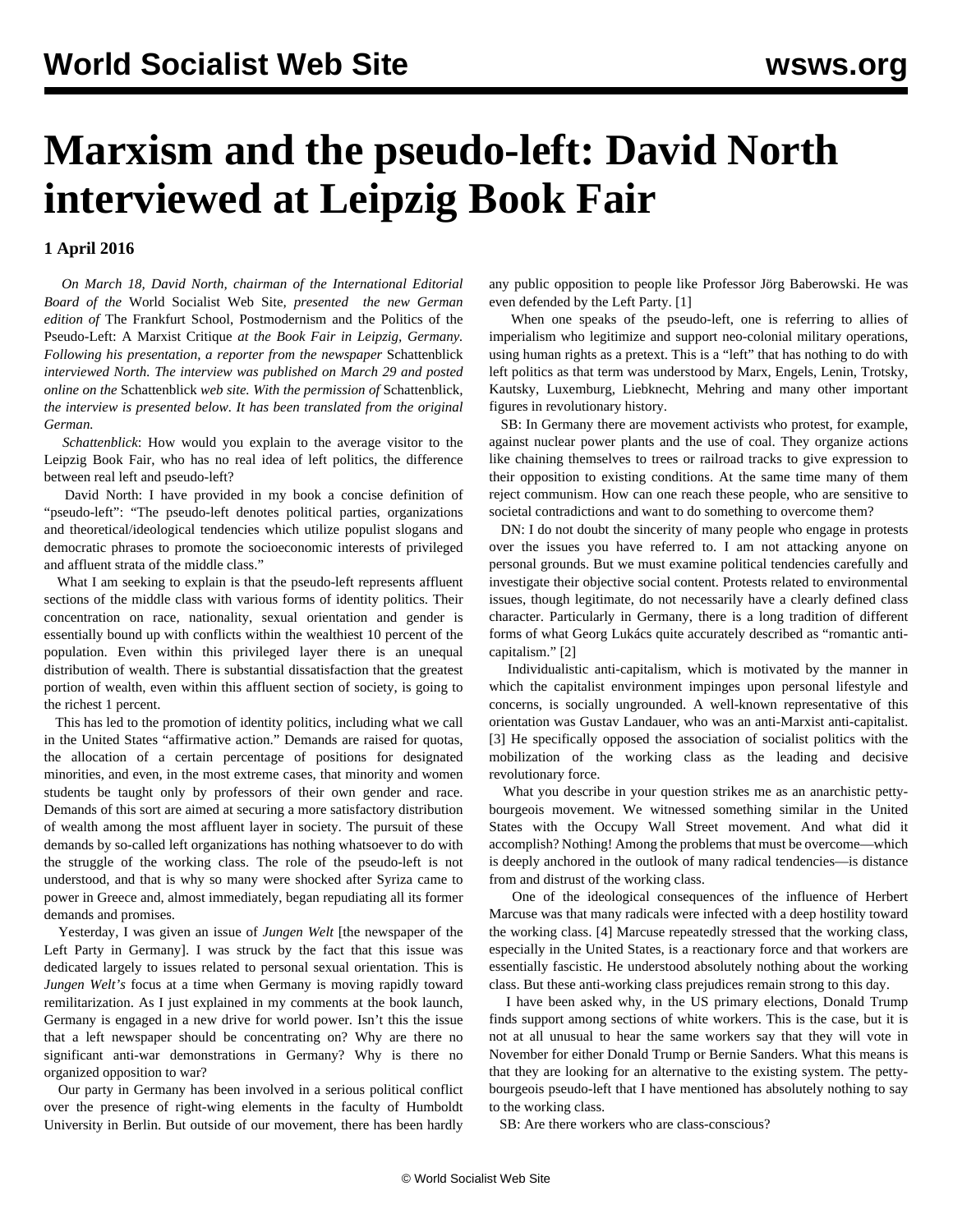DN: First of all, there is a working class, and it is an oppressed class.

We should return to the classics of Marxism. The great representatives of the Marxist intelligentsia, beginning with Marx and Engels, sought to develop socialist consciousness in the working class. They understood that the working class constituted the main objective force for socialist revolution. However, as I said, the working class is oppressed, and it cannot spontaneously develop socialist theory. This will be developed in the course of serious struggles.

 The difficulties of our time find expression in your question: Is there a working class? It is worth noting that in the United States the concept "working class" is rejected. No politician employs this concept, and this goes as well for Bernie Sanders. He talks only of the "middle class." In other words, in no other land is the very existence of the working class so strenuously denied as in a country with one of the largest working class populations in the world!

 This brings us back to the problem of the impact of the past defeats of the working class in Europe on the demoralization of the intellectuals. The views of the Frankfurt School, to which Marcuse belonged, expressed a deep political pessimism that led them to reject the working class. But the past defeats did not prove the non-revolutionary character of the working class. It was necessary to study the causes of the defeats. But Marcuse never examined the role of the Communist parties. He never developed a political critique of Stalinism.

 SB: Is it not true that Marcuse worked with American intelligence agencies? [5]

DN: Yes. That was an expression of his pessimism.

 SB: Here at the Leipzig Book Fair the concern is with literature. What is the role of culture in the outlook of Trotskyism?

 DN: I am the editorial board chairman of the *World Socialist Web Site*. It places immense emphasis on questions relating to culture. As we see it, the political crisis is reflected in the sphere of culture—as, for example, in the very low level of contemporary cinema.

 The *World Socialist Web Site* has just published a review today of Jonathan Franzen's *Purity*. It is a very bad novel. The problems of politics and culture are interconnected. We wish to see a return of a genuine revolutionary realism, and that is not—as one must always explain—"Socialist Realism" or Stalinist realism. Rather, our conception of realism is one that deals with the problems of our times as they are reflected in society and politics. This is vital for film and every genre of art.

 SB: You referred to Bernie Sanders, who is seeking the presidential nomination of the Democratic Party. The co-founder and former president of the Physicians for Social Responsibility (PSR), Helen Caldicott, who has campaigned for decades for nuclear disarmament, said that Sanders—even if he lost—has released a revolutionary potential among American youth. After the election the United States will never be as it was before. Do you share this appraisal?

 DN: Sanders did not create this situation, and it was not his intention to do so. He is nothing more than an old radical, and he has many connections to left Democrats. They knew very well that there is great dissatisfaction with Hillary Clinton, to whom I have referred as "The Lady Macbeth of American politics." Sanders admitted that he was troubled by the possibility of the emergence of an independent political movement on the left of the Democratic Party. That is why he offered his services as a political lightning rod. It was his aim to keep this dissatisfaction within acceptable channels, and he was absolutely stunned by the popular response. He did not at all expect that he would find support among workers. No one foresaw this possibility. But as a socialist I often encounter workers who say, "Yes, I am voting for your guy. I am for him." They actually think that he is a party member.

 Of course, he is nothing of the sort. But I believe that people will be more and more interested in finding out what real socialism is. American

workers are not frightened by the idea of revolution. The middle class is frightened of it. But workers will want what we call in the United States, "The real thing." Of course, there is a danger that if this does not emerge, a charlatan like Trump could come to power. But neither he nor any other candidates, including Sanders, have really addressed themselves to the working class.

 I am convinced that people are beginning to think seriously about politics. And you can believe me that fascism will not come to power so easily in the United States. It won't be so simple for an American Hitler to take power.

 Eight years ago, it was argued by many that all American workers are racists. But millions of white workers were prepared to vote for an African American if he would stand up for their interests, and they voted for Barack Obama. However, they have been completely disappointed by him. Obama has done nothing for them. He has moved ever further to the right. He has escalated drone warfare. He has undermined their medical care. But the pseudo-left supports Obama.

 SB: Could you imagine an alliance between the Black protest movement, which has emerged as a result of police killings, with left forces? Perhaps something similar to the Black Panther movement?

 DN: Of course there is racism, but that is, fundamentally, a class issue. There are many white youths who are murdered by the police. When it is proclaimed that "Black Lives Matter," and one responds that "All lives matter," then the accusation is made that one is a racist. But that is not true. Police brutality is a class issue. We do not deny that racism exists, but what are the objective foundations of racism? It serves to split the working class. That has always been the purpose of racism. What was the purpose of anti-Semitism in Germany? It was a weapon against socialism. In one of the first biographies of Hitler, the German writer Konrad Heiden explained that Hitler hated the Jews not because of Rothschild the banker, but because of Karl Marx the socialist. Anti-Semitism was a class issue.

 SB: Many refugees are seeking entry into Europe. What should the European Union do?

 DN: This is a problem that the working class must solve. The EU will do nothing for the refugees. It is creating Fortress Europe. The first thing that must be done is to end the wars, for which the EU and the United States are responsible. They destroyed Iraq, then Libya, and now it is Syria. They started all these wars. Why are there hundreds of thousands of refugees from Syria? Because there is a war that was started for the purpose of regime change. It was not a revolution.

 When I give lectures on the subject of World War II, I often ask the students: What was the first item in the indictment of Nazi criminals at the Nürnberg Trial? Most people reply that they were placed on trial because the Nazis murdered the Jews. This is not quite accurate. The first charge against the Nazis were that they had committed "crimes against peace." That is, they used war as a means of achieving political aims. Bush did that. Clinton did that. And so has Obama. They are all war criminals, and they are responsible for the refugee crisis.

 As I said, the first thing is to stop the wars. Moreover, everyone should have the right to live where they wish. Care should be provided to all refugees, and they should be guaranteed decent living conditions. And placing an 80 percent surcharge tax on all private fortunes greater than \$10 million should provide funding for this and other social problems.

SB: Mr. North, thank you for this discussion.

*Endnotes:*

 [1] Jörg Baberowski, the chairman of the Department of East European studies at Berlin's Humboldt University, is the most prominent defender of Ernst Nolte, the most notorious academic apologist for Adolf Hitler and the Nazi regime. Baberowski, in a February 2014 interview published in Germany's mass circulation newsmagazine, *Der Spiegel*, stated, "Hitler was not cruel. He did not want people to speak about the extermination of the Jews at his table."